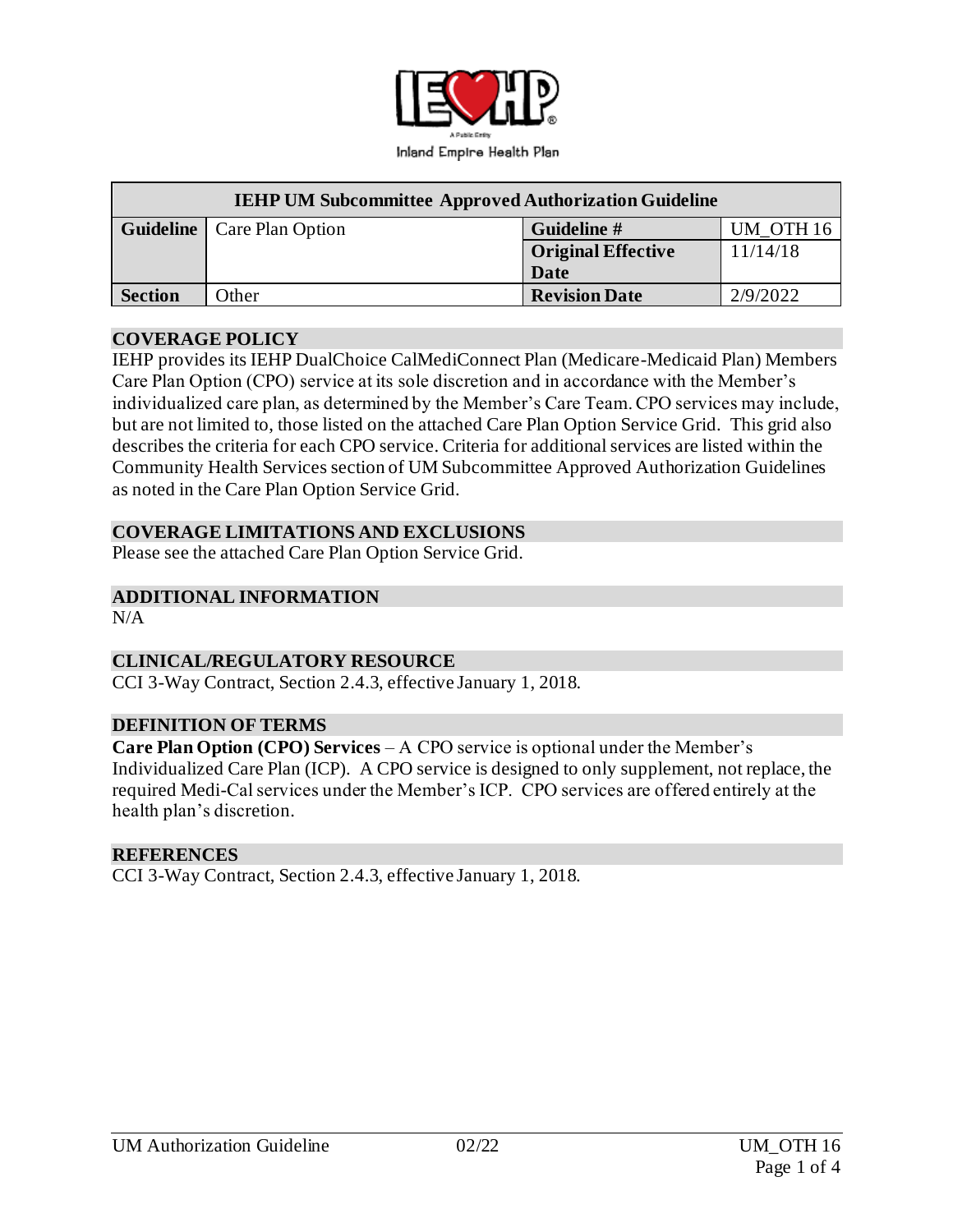# **DISCLAIMER**

IEHP Clinical Authorization Guidelines (CAG) are developed to assist in administering plan benefits, they do not constitute a description of plan benefits. The Clinical Authorization Guidelines (CAG) express IEHP's determination of whether certain services or supplies are medically necessary, experimental and investigational, or cosmetic. IEHP has reached these conclusions based upon a review of currently available clinical information (including clinical outcome studies in the peer-reviewed published medical literature, regulatory status of the technology, evidence-based guidelines of public health and health research agencies, evidencebased guidelines and positions of leading national health professional organizations, views of physicians practicing in relevant clinical areas, and other relevant factors). IEHP makes no representations and accepts no liability with respect to the content of any external inf ormation cited or relied upon in the Clinical Authorization Guidelines (CAG). IEHP expressly and solely reserves the right to revise the Clinical Authorization Guidelines (CAG), as clinical information changes.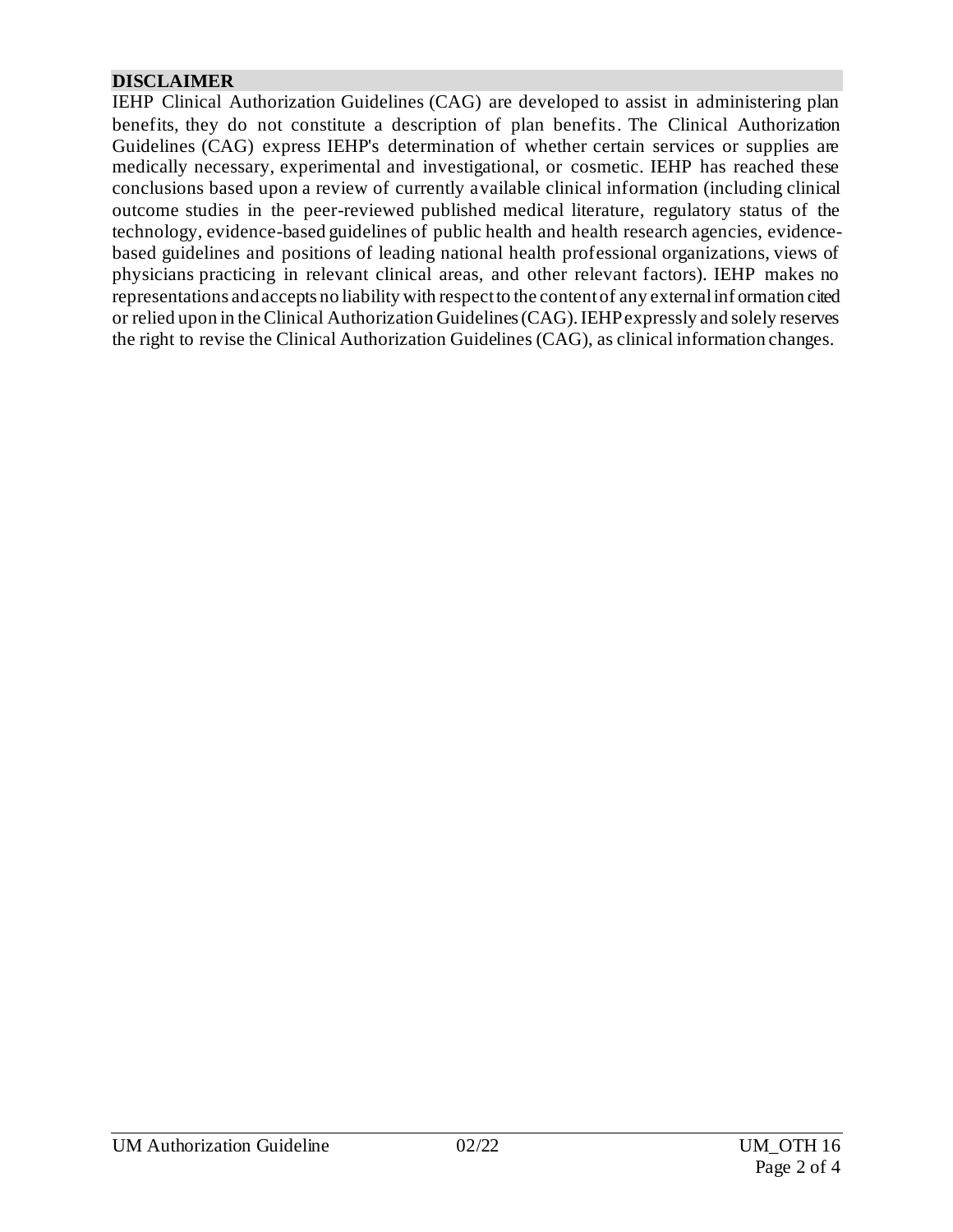# **Care Plan Option Service Grid**

**IMPORTANT:** The Member's Care Team shall determine whether the Member may benefit from CPO services.

| <b>CPO</b> Service                                                                                          | <b>Description of Service</b>                                                                                   | Criteria                                                                                                                                                                                                                        | <b>Recommended Limitations</b>                                                                                      |
|-------------------------------------------------------------------------------------------------------------|-----------------------------------------------------------------------------------------------------------------|---------------------------------------------------------------------------------------------------------------------------------------------------------------------------------------------------------------------------------|---------------------------------------------------------------------------------------------------------------------|
| <b>Nutrition (Meals)</b>                                                                                    | Enteral sustenance deemed necessary<br>for health                                                               |                                                                                                                                                                                                                                 |                                                                                                                     |
| <b>Transportation</b>                                                                                       | Movement or transfer from location to<br>location outside of the covered benefit •                              | CM referral; and<br>$\bullet$<br>Addressing social determinants of health;<br>and<br>Does not meet criteria for transportation<br>$\bullet$<br>benefit as defined in the APL, DPL or UM<br>Subcommittee transportation criteria | At the recommendation of the<br>ICT/Care Team and per the CPO<br>Approval Threshold Grid                            |
| <b>Habilitation</b><br>(Training to<br>persons with<br>disabilities to meet<br>their daily living<br>needs) | For Member to gain skills that allow<br>them to reside in the community                                         | Any one $(1)$ of the following:<br>Retraining after traumatic brain injury<br>Training for cognitive disability<br>Intellectual disability diagnosis                                                                            | Length of treatment: up to six $(6)$<br>consecutive months of treatment                                             |
| Home<br>modification                                                                                        | Services aimed to support safety and<br>activity performance in the home                                        | Refer to UM_CSS 07, Environmental<br><b>Accessibility Adaptions (Home Modifications)</b>                                                                                                                                        |                                                                                                                     |
| <b>Respite Care (in</b><br>home or out-of-<br>home)                                                         | Short term or temporary care of the<br>sick or disabled, designed to provide<br>relief to the regular caregiver | Members who meet criteria for Nursing<br>Facility (NF) level of care.                                                                                                                                                           | One hundred and sixty (160) hours<br>per benefit year. Member must<br>have the ability to go in or out-of-<br>home. |
| <b>Personal Care and</b><br><b>Chore Type</b><br><b>Services</b>                                            | Assistance in dressing, grooming, and<br>hygiene beyond those covered by In-<br>Home Supportive Services (IHSS) | Members who preliminarily meet IHSS<br>criteria and pending County assessment.                                                                                                                                                  | Hours necessary to keep Member<br>at least restrictive level of care<br>and/or to prevent acute<br>readmission.     |